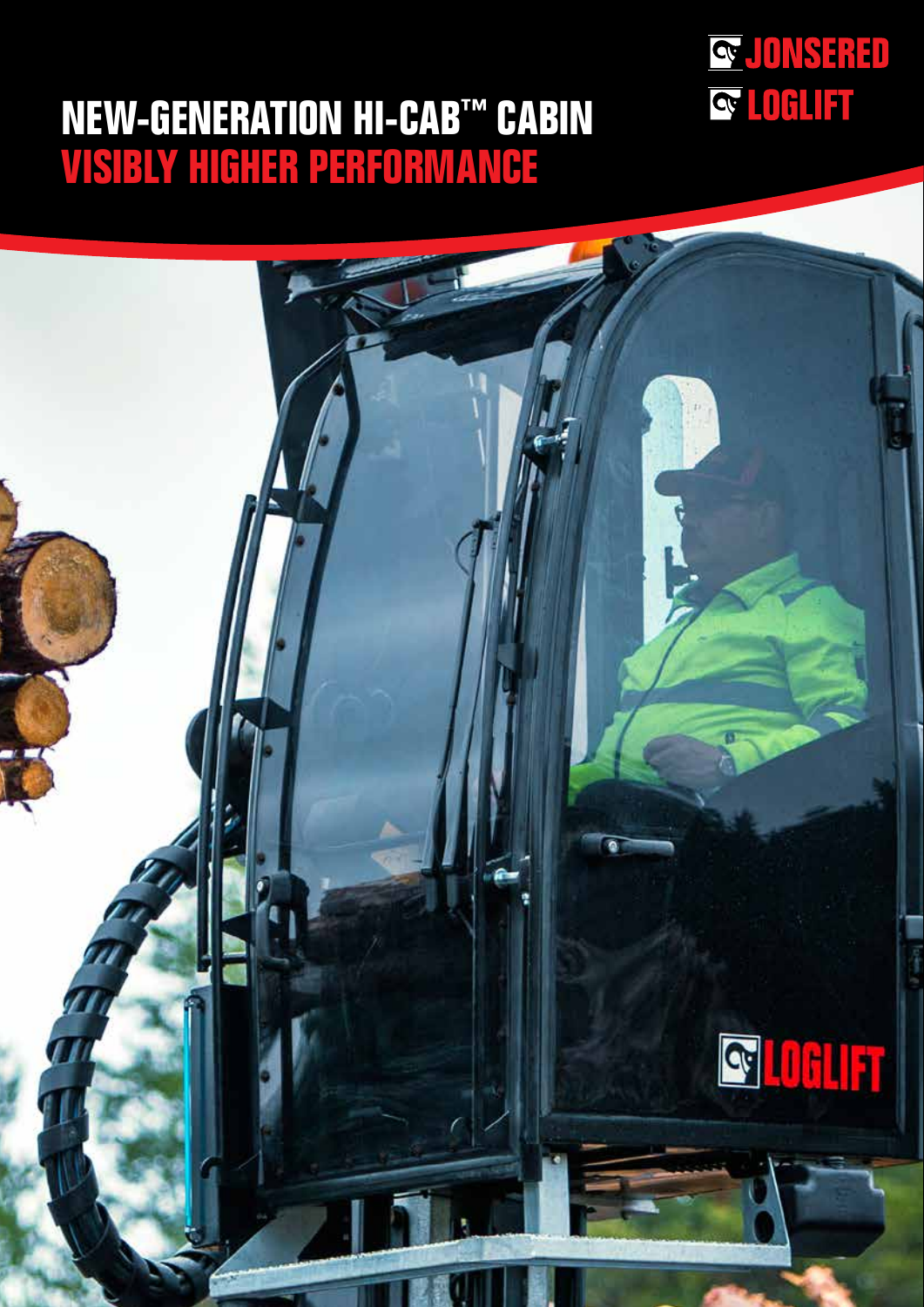# **ENHANCED IN 125 DIMENSIONS**

Safety, comfort, visibility. From top to bottom, every bit of the new-generation Hi-Cab<sup>™</sup> cabin from LOGLIFT/JONSERED is held up to these standards with uncompromising care.

Enhanced in 125 dimensions, Hi-Cab™ is built to perform with immediate benefits and over the long haul. The Hi-Vis™ windows give you clear views, ranking highest in the market in visibility factor. You also gain a new high-performance air-conditioning system and stainless steel construction for low maintenance, along with OPS-approved door, advanced ergonomics and much more.

Hi-Vis<sup>™</sup>

#### Lifting your performance

The long list of innovations and improvements you gain with the new-generation Hi-Cab™ cabin all work together for a long productive lifetime for your cabin. Rest assured, every element is rigorously researched, designed, constructed and tested for the highest performance.

Here are just a few of the advancements you gain.

#### **Pure visibility**

The innovative Hi-Vis™ panoramic windows give you the industry's highest visibility factor for great all-round visibility from the cabin – increasing safety and productivity.



Strategically placed under the cabin, the AC is well protected against damage without adding additional height.

#### **Long lifetime**

The cabin is made completely from high-quality stainless steel, combining structural strength and rugged durability with low weight.

#### ■ Comfortable productivity

The heated seat is both comfortable and adjustable to keep back, shoulders and neck relaxed through long working days. Armrests and pedals are adjustable and all switches are within easy reach.

#### Safety doors

Incredibly tough, the shockproof front door is OPS tested for ISO 8084:2003 standard, and greatly reduces the risk of injury if anything impacts the door.



Gain panoramic views with Hi-Vis.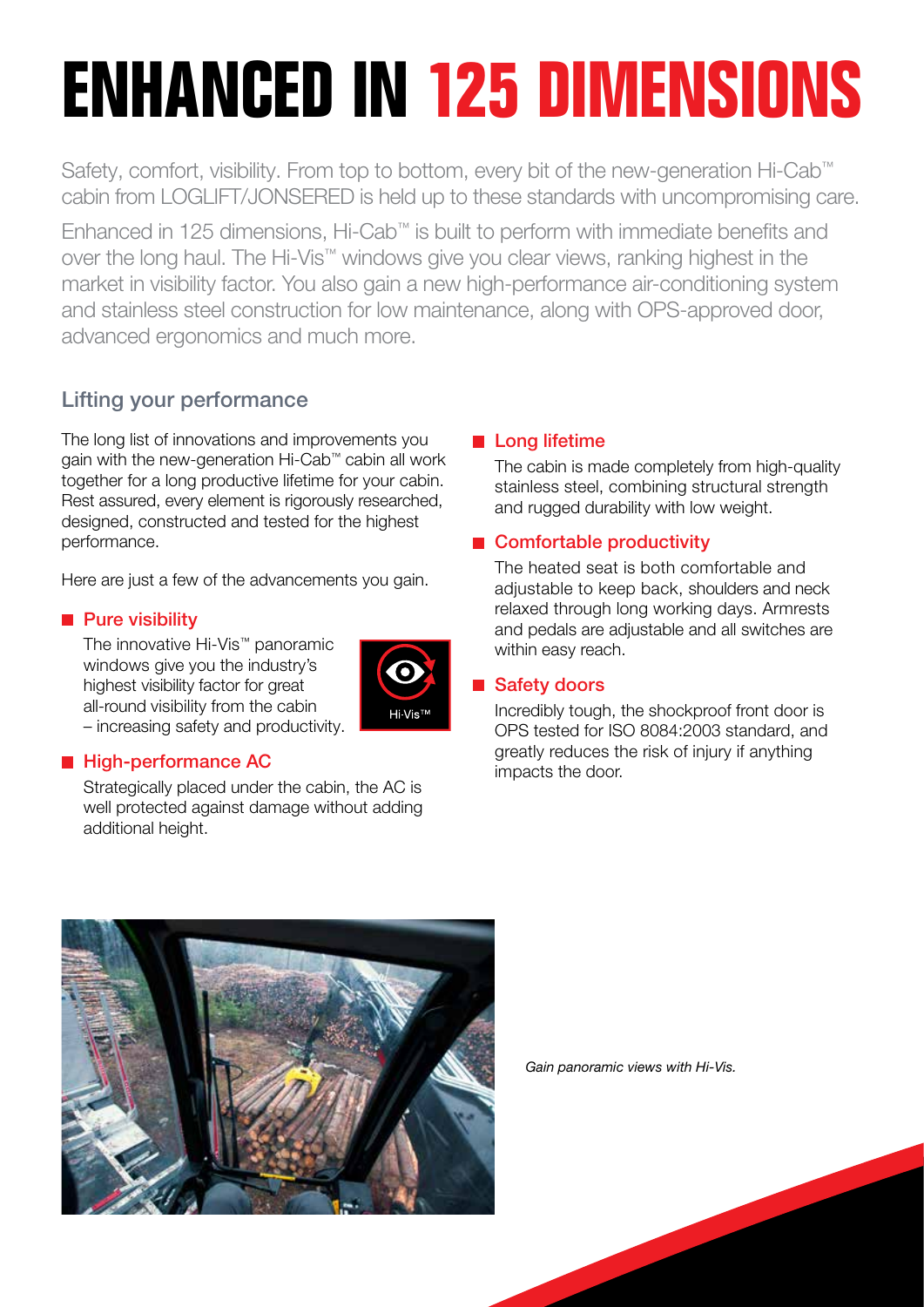

#### Professional colour coordination

Match your Hi-Cab™ cabin to virtually any colour of the rainbow — from your unique company colours to your own favorite hue.